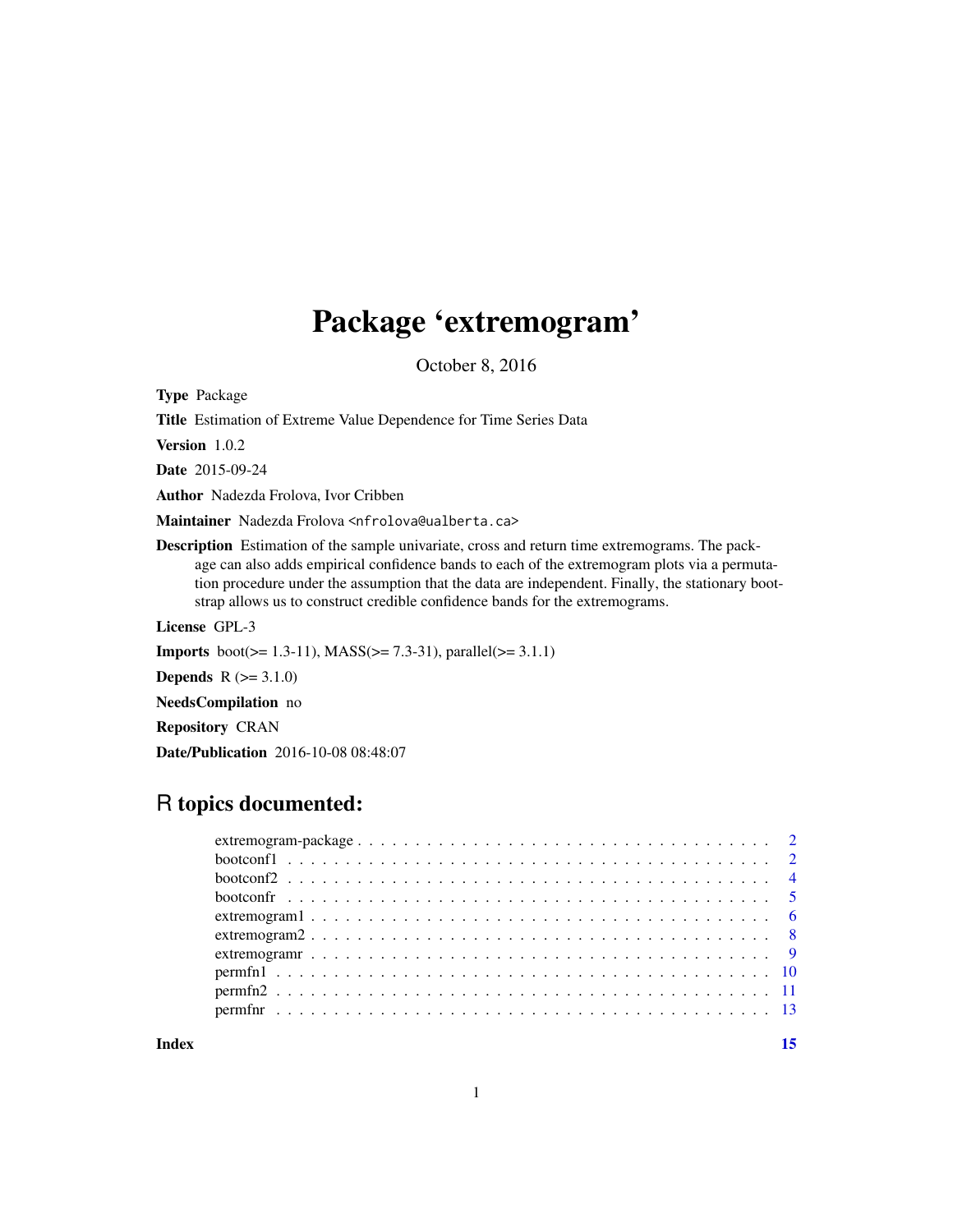<span id="page-1-0"></span>extremogram-package *extremogram*

#### Description

The package estimates the sample univariate, cross and return time extremograms. It can also add empirical confidence bands to each of the extremogram plots via a permutation procedure under the assumption that the data are independent. Finally, the stationary bootstrap allows us to construct credible confidence bands for the extremograms.

Functions:

- 1. [extremogram1](#page-5-1)
- 2. [extremogram2](#page-7-1)
- 3. [extremogramr](#page-8-1)
- 4. [bootconf1](#page-1-1)
- 5. [bootconf2](#page-3-1)
- 6. [bootconfr](#page-4-1)
- 7. [permfn1](#page-9-1)
- 8. [permfn2](#page-10-1)
- 9. [permfnr](#page-12-1)

#### Author(s)

Nadezda Frolova <nfrolova@ualberta.ca>, Ivor Cribben <cribben@ualberta.ca>

#### References

- 1. Davis, R. A., Mikosch, T., & Cribben, I. (2012). Towards estimating extremal serial dependence via the bootstrapped extremogram. Journal of Econometrics,170(1), 142-152.
- 2. Davis, R. A., Mikosch, T., & Cribben, I. (2011). Estimating extremal dependence in univariate and multivariate time series via the extremogram.arXiv preprint arXiv:1107.5592.

<span id="page-1-1"></span>bootconf1 *Confidence bands for the sample univariate extremogram*

#### **Description**

The function estimates confidence bands for the sample univariate extremogram using the stationary bootstrap.

#### Usage

```
bootconf1(x, R, 1, maxlag, quant, type, par, start = 1, cutoff = 1,
  alpha = 0.05)
```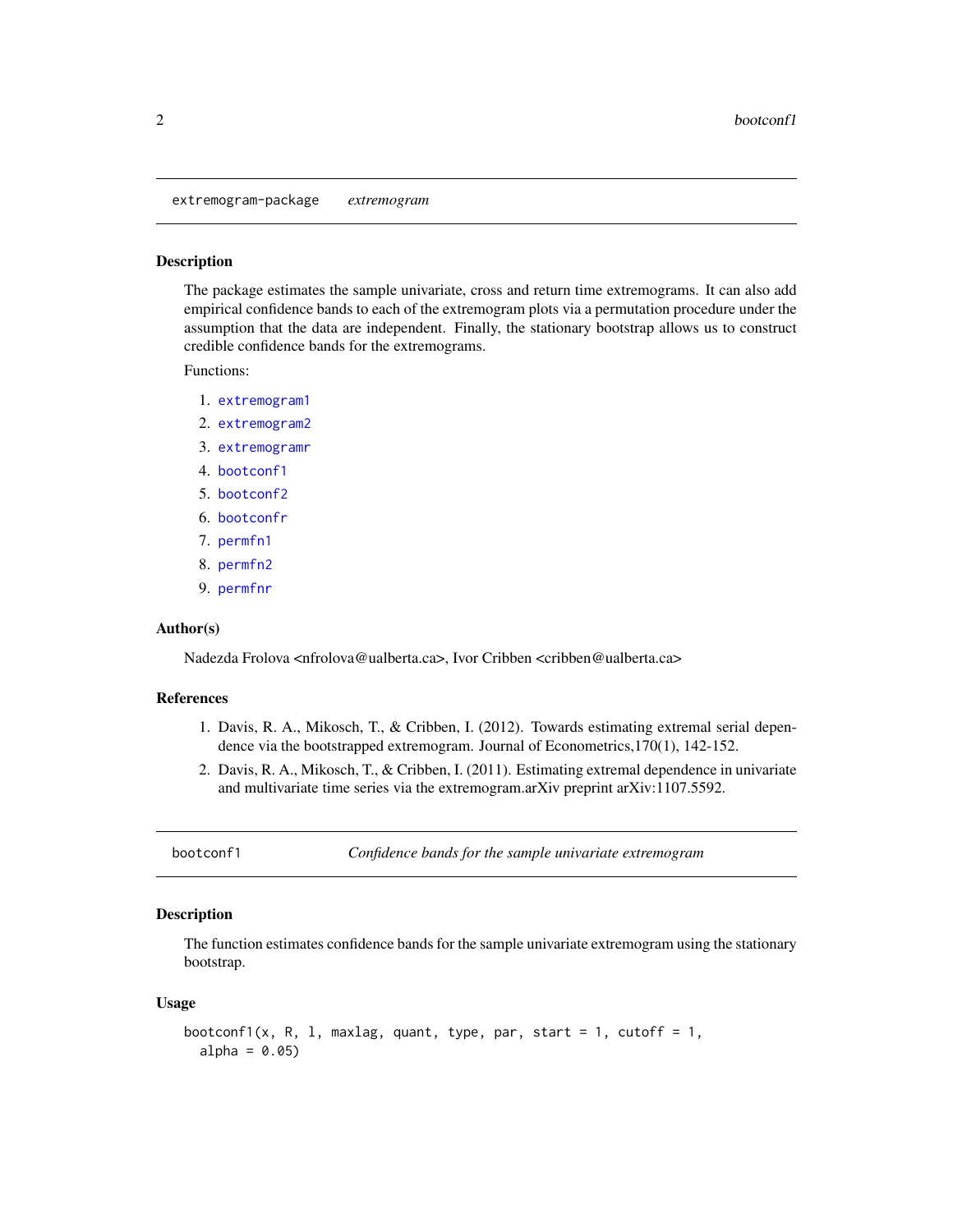#### <span id="page-2-0"></span>bootconf1 3

#### Arguments

| $\times$ | Univariate time series (a vector).                                                                                                                                                          |
|----------|---------------------------------------------------------------------------------------------------------------------------------------------------------------------------------------------|
| R        | Number of bootstrap replications (an integer).                                                                                                                                              |
| 1        | Mean block size for stationary bootstrap or mean of the geometric distribution<br>used to generate resampling blocks (an integer that is not longer than the length<br>of the time series). |
| maxlag   | Number of lags to include in the extremogram (an integer).                                                                                                                                  |
| quant    | Quantile of the time series to indicate an extreme event (a number between 0<br>and $1$ ).                                                                                                  |
| type     | Extremogram type (see function extremogram1).                                                                                                                                               |
| par      | If par = 1, the bootstrap replication procedure will be parallelized. If par = 0, no<br>parallelization will be used.                                                                       |
| start    | The lag that the extremogram plots starts at (an integer not greater than maxlag,<br>default is $1$ ).                                                                                      |
| cutoff   | The cutoff of the y-axis on the plot (a number between $0$ and $1$ , default is $1$ ).                                                                                                      |
| alpha    | Significance level for the confidence bands (a number between 0 and 1, default<br>is $0.05$ ).                                                                                              |

#### Value

Returns a plot of the confidence bands for the sample univariate extremogram.

#### References

- 1. Davis, R. A., Mikosch, T., & Cribben, I. (2012). Towards estimating extremal serial dependence via the bootstrapped extremogram. Journal of Econometrics,170(1), 142-152.
- 2. Davis, R. A., Mikosch, T., & Cribben, I. (2011). Estimating extremal dependence in univariate and multivariate time series via the extremogram.arXiv preprint arXiv:1107.5592.

#### Examples

```
# generate a GARCH(1,1) process
omega = 1alpha = 0.1beta = 0.6n = 1000
quant = 0.95type = 1maxlag = 70df = 3R = 101 = 30par = 0G = extremogram:::garchsim(omega, alpha, beta, n, df)
extremogram1(G, quant, maxlag, type, 1, 1, 0)
```
bootconf1(G, R, l, maxlag, quant, type, par, 1, 1, 0.05)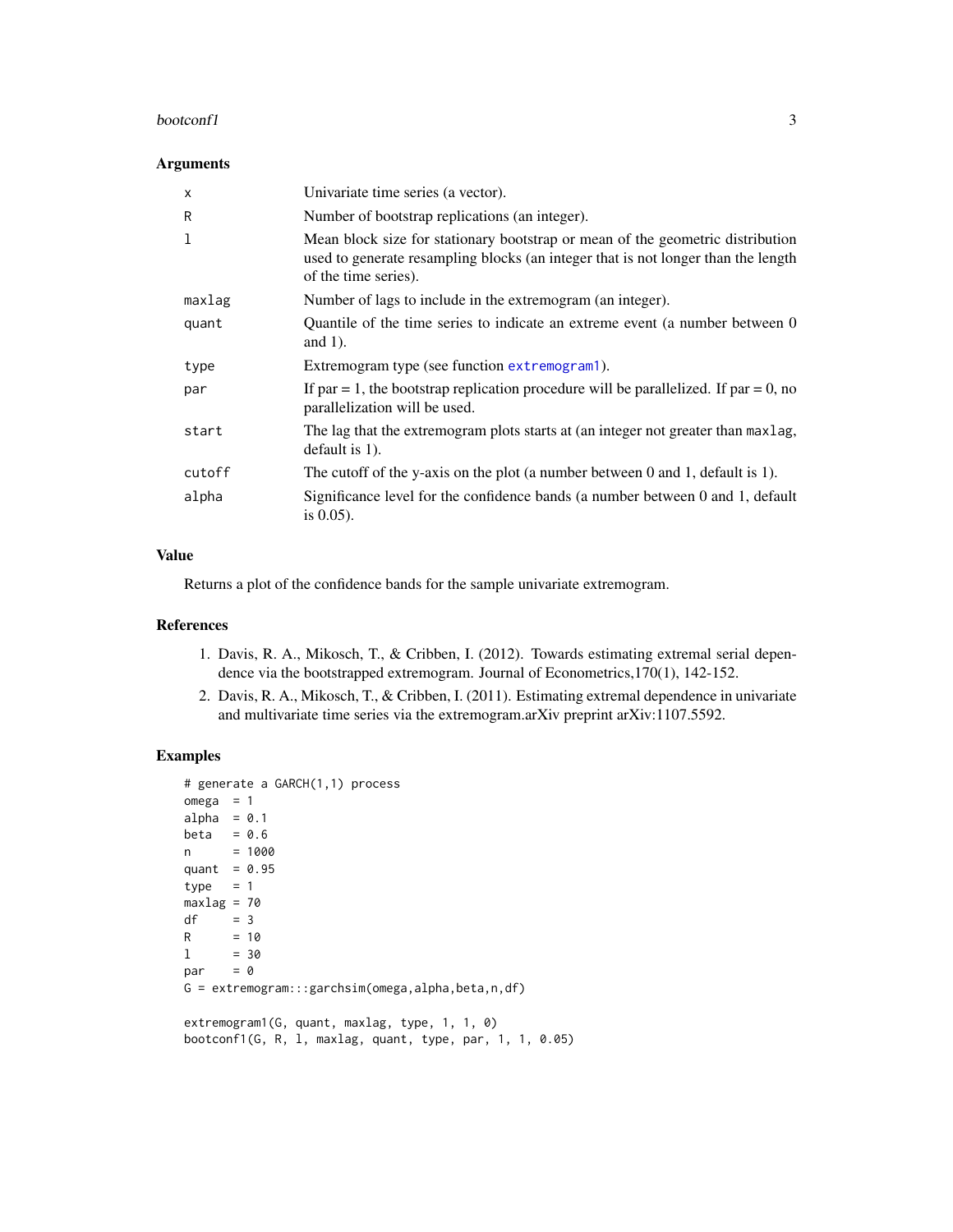<span id="page-3-1"></span><span id="page-3-0"></span>

#### Description

The function estimates confidence bands for the sample cross extremogram using the stationary bootstrap.

#### Usage

```
bootconf2(x, R, 1, maxlag, quant1, quant2, type, par, start = 1, cutoff = 1,
  alpha = 0.05
```
#### Arguments

| X      | Bivariate time series (n by 2 matrix).                                                                                                                                                      |
|--------|---------------------------------------------------------------------------------------------------------------------------------------------------------------------------------------------|
| R      | Number of bootstrap replications (an integer).                                                                                                                                              |
| 1      | Mean block size for stationary bootstrap or mean of the geometric distribution<br>used to generate resampling blocks (an integer that is not longer than the length<br>of the time series). |
| maxlag | Number of lags to include in the extremogram (an integer).                                                                                                                                  |
| quant1 | Quantile of the first time series to indicate an extreme event (a number between<br>0 and 1).                                                                                               |
| quant2 | Quantile of the second series to indicate an extreme event (a number between 0<br>and $1$ ).                                                                                                |
| type   | Extremogram type (see function extremogram2).                                                                                                                                               |
| par    | If par = 1, the bootstrap replication procedure will be parallelized. If par = 0, no<br>parallelization will be used.                                                                       |
| start  | The lag that the extremogram plots starts at (an integer not greater than maxlag,<br>default is 1).                                                                                         |
| cutoff | The cutoff of the y-axis on the plot (a number between $0$ and $1$ , default is $1$ ).                                                                                                      |
| alpha  | Significance level for the confidence bands (a number between 0 and 1, default<br>is $0.05$ ).                                                                                              |

#### Value

Returns a plot of the confidence bands for the sample cross extremogram.

## References

- 1. Davis, R. A., Mikosch, T., & Cribben, I. (2012). Towards estimating extremal serial dependence via the bootstrapped extremogram. Journal of Econometrics,170(1), 142-152.
- 2. Davis, R. A., Mikosch, T., & Cribben, I. (2011). Estimating extremal dependence in univariate and multivariate time series via the extremogram.arXiv preprint arXiv:1107.5592.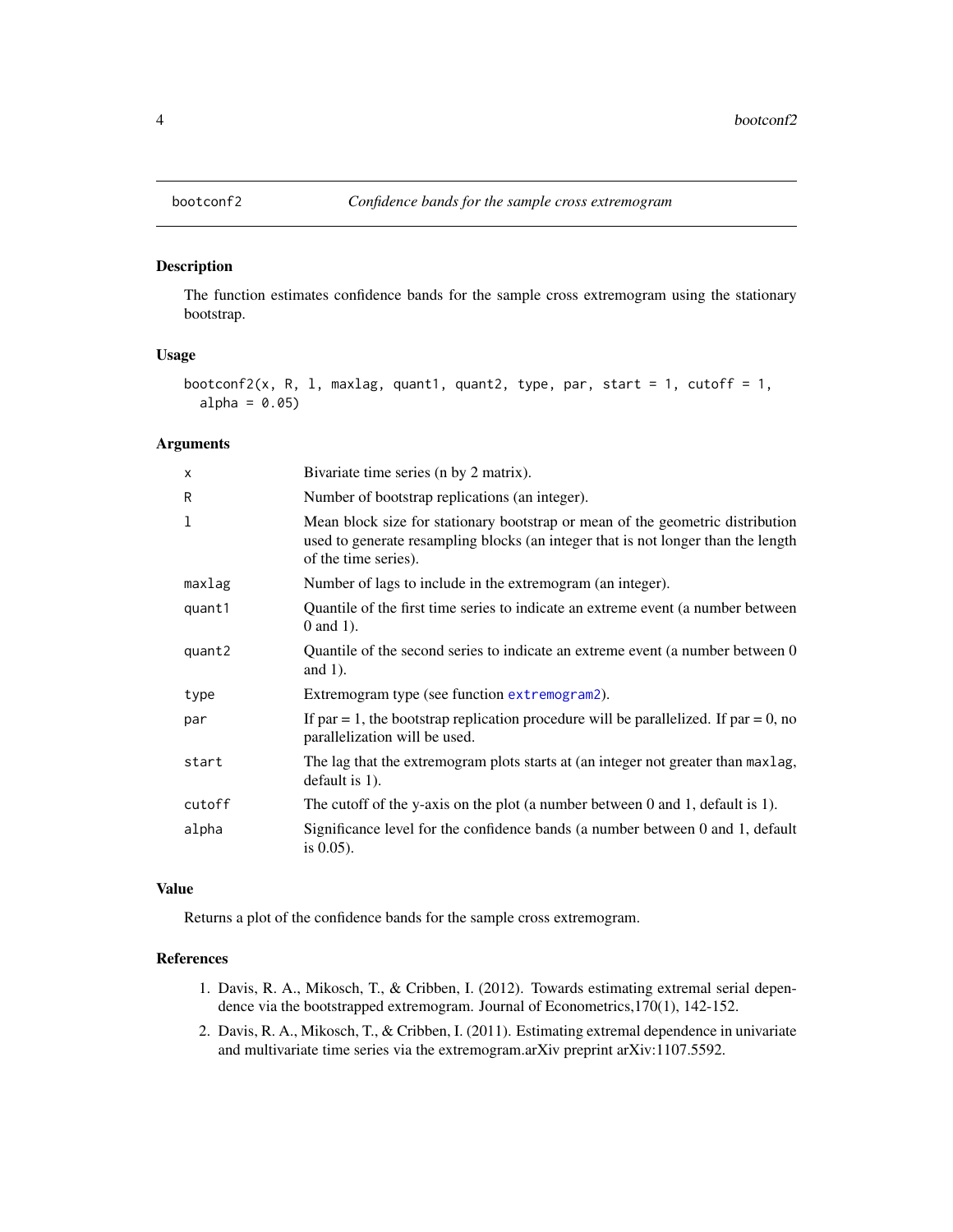#### <span id="page-4-0"></span>bootconfr 5

#### Examples

```
# generate a GARCH(1,1) process
omega = 1alpha1 = 0.1beta1 = 0.6alpha2 = 0.11beta2 = 0.78n = 1000
quant = 0.95type = 1maxlag = 70df = 3R = 101 = 30<br>par = 0
par
G1 = extremogram:::garchsim(omega,alpha1,beta1,n,df)
G2 = extremogram:::garchsim(omega,alpha2,beta2,n,df)
data = \text{cbind}(G1, G2)extremogram2(data, quant, quant, maxlag, type, 1, 1, 0)
bootconf2(data, R, l, maxlag, quant, quant, type, par, 1, 1, 0.05)
```
<span id="page-4-1"></span>

bootconfr *Confidence bands for the sample return time extremogram*

#### Description

The function estimates confidence bands for the sample return time extremogram using the stationary bootstrap.

#### Usage

```
bootconfr(x, R, 1, maxlag, uplevel = 1, lowlevel = 0, type, par,
  start = 1, cutoff = 1, alpha = 0.05)
```
#### Arguments

| $\mathsf{x}$ | Univariate time series (a vector).                                                                                                                                                          |
|--------------|---------------------------------------------------------------------------------------------------------------------------------------------------------------------------------------------|
| R            | Number of bootstrap replications (an integer).                                                                                                                                              |
|              | Mean block size for stationary bootstrap or mean of the geometric distribution<br>used to generate resampling blocks (an integer that is not longer than the length<br>of the time series). |
| maxlag       | Number of lags to include in the extremogram (an integer)                                                                                                                                   |
| uplevel      | Quantile of the time series to indicate a upper tail extreme event (a number<br>between $0$ and $1$ , default is $1$ ).                                                                     |
| lowlevel     | Quantile of the time series to indicate a lower tail extreme event (a number<br>between $0$ and $1$ , default is $0$ ).                                                                     |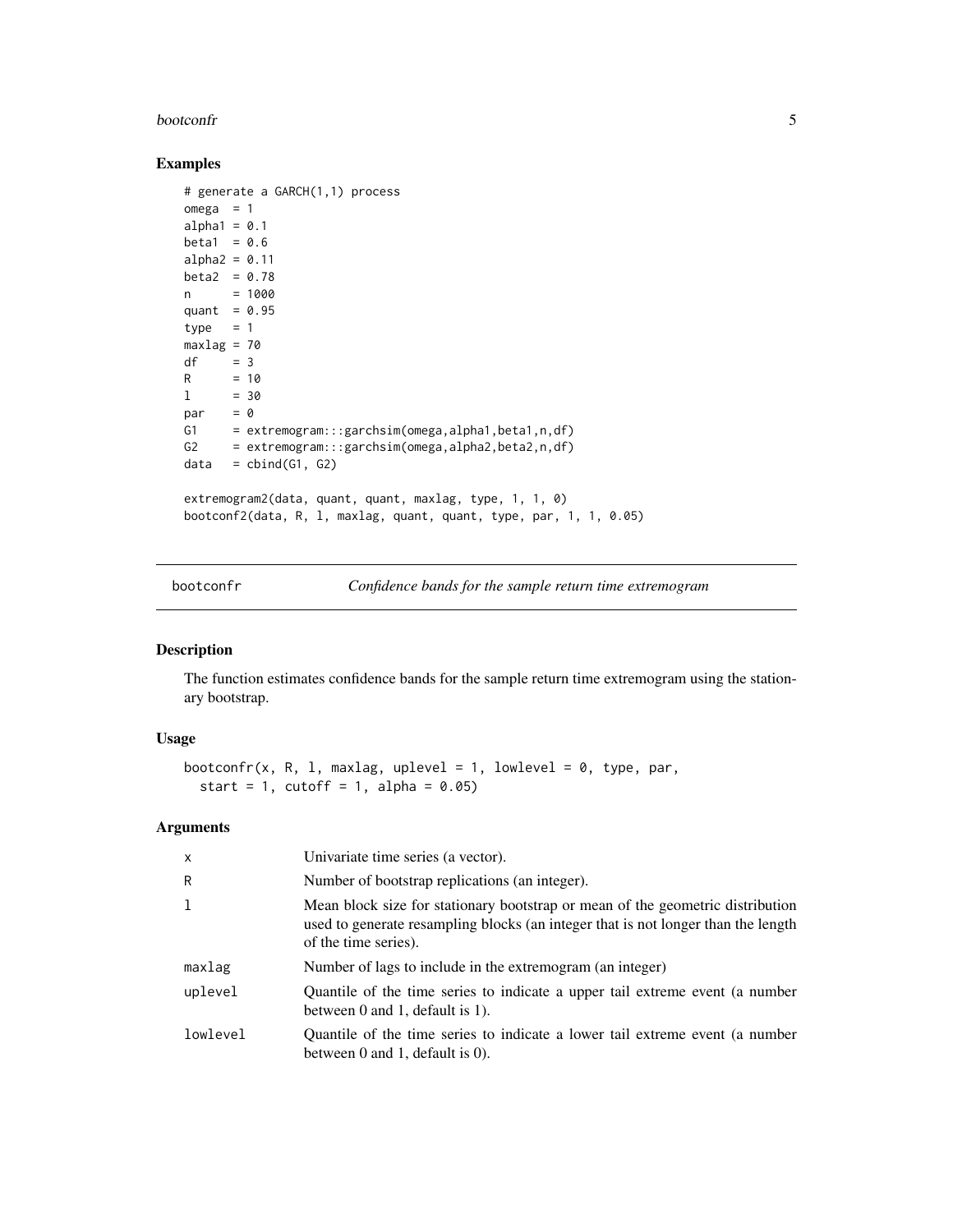<span id="page-5-0"></span>

| type   | Extremogram type (see function extremograme).                                                                         |
|--------|-----------------------------------------------------------------------------------------------------------------------|
| par    | If par = 1, the bootstrap replication procedure will be parallelized. If par = 0, no<br>parallelization will be used. |
| start  | The lag that the extremogram plots starts at (an integer not greater than maxlag,<br>default is $1$ ).                |
| cutoff | The cutoff of the y-axis on the plot (a number between 0 and 1, default is 1).                                        |
| alpha  | Significance level for the confidence bands (a number between 0 and 1, default<br>is $0.05$ ).                        |

#### Value

Returns a plot of the confidence bands for the sample return time extremogram.

#### References

- 1. Davis, R. A., Mikosch, T., & Cribben, I. (2012). Towards estimating extremal serial dependence via the bootstrapped extremogram. Journal of Econometrics,170(1), 142-152.
- 2. Davis, R. A., Mikosch, T., & Cribben, I. (2011). Estimating extremal dependence in univariate and multivariate time series via the extremogram.arXiv preprint arXiv:1107.5592.

#### Examples

```
# generate a GARCH(1,1) process
omega = 1alpha = 0.1beta = 0.6n = 1000
uplevel = 0.95lowlevel = 0.05type = 3maxlag = 70df = 3R = 101 = 30par = 0G = extremogram:::garchsim(omega,alpha,beta,n,df)
extremogramr(G, type, maxlag, uplevel, lowlevel, 1, 1)
bootconfr(G, R, l, maxlag, uplevel, lowlevel, type, par, 1, 1, 0.05)
```
<span id="page-5-1"></span>extremogram1 *Sample univariate extremogram*

#### Description

The function estimates the sample univariate extremogram and creates an extremogram plot.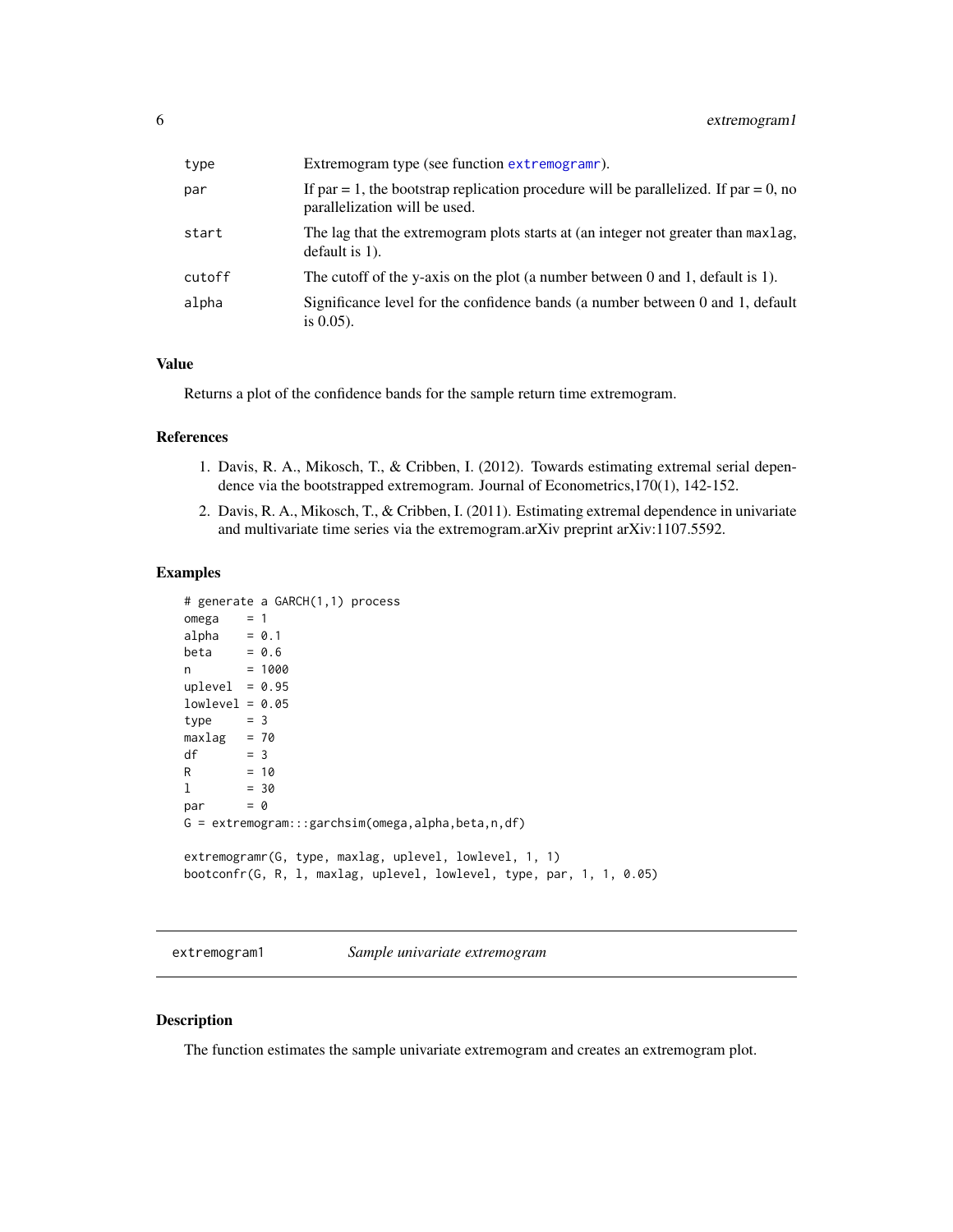#### extremogram1 7

#### Usage

extremogram1(x, quant, maxlag, type, ploting = 1, cutoff = 1, start = 0)

#### Arguments

| X       | Univariate time series (a vector).                                                                                                     |
|---------|----------------------------------------------------------------------------------------------------------------------------------------|
| quant   | Quantile of the time series to indicate an extreme event (a number between 0)<br>and $1$ ).                                            |
| maxlag  | Number of lags to include in the extremogram (an integer).                                                                             |
| type    | Extremogram type. If type $= 1$ , the upper tail extremogram is estimated. If type<br>$= 2$ , the lower tail extremogram is estimated. |
| ploting | An extremogram plot. If ploting $= 1$ , a plot is created (default). If ploting $= 0$ ,<br>no plot is created.                         |
| cutoff  | The cutoff of the y-axis on the plot (a number between 0 and 1, default is 1).                                                         |
| start   | The lag that the extremogram plots starts at (an integer not greater than maxlag,<br>$default$ is $0$ ).                               |

## Value

Extremogram values and a plot (if requested).

#### References

- 1. Davis, R. A., Mikosch, T., & Cribben, I. (2012). Towards estimating extremal serial dependence via the bootstrapped extremogram. Journal of Econometrics,170(1), 142-152.
- 2. Davis, R. A., Mikosch, T., & Cribben, I. (2011). Estimating extremal dependence in univariate and multivariate time series via the extremogram.arXiv preprint arXiv:1107.5592.

#### Examples

```
# generate a GARCH(1,1) process
omega = 1
alpha = 0.1beta = 0.6n = 1000
quant = 0.95type = 1maxlag = 70
df = 3G = extremogram:::garchsim(omega,alpha,beta,n,df)
extremogram1(G, quant, maxlag, type, 1, 1, 0)
```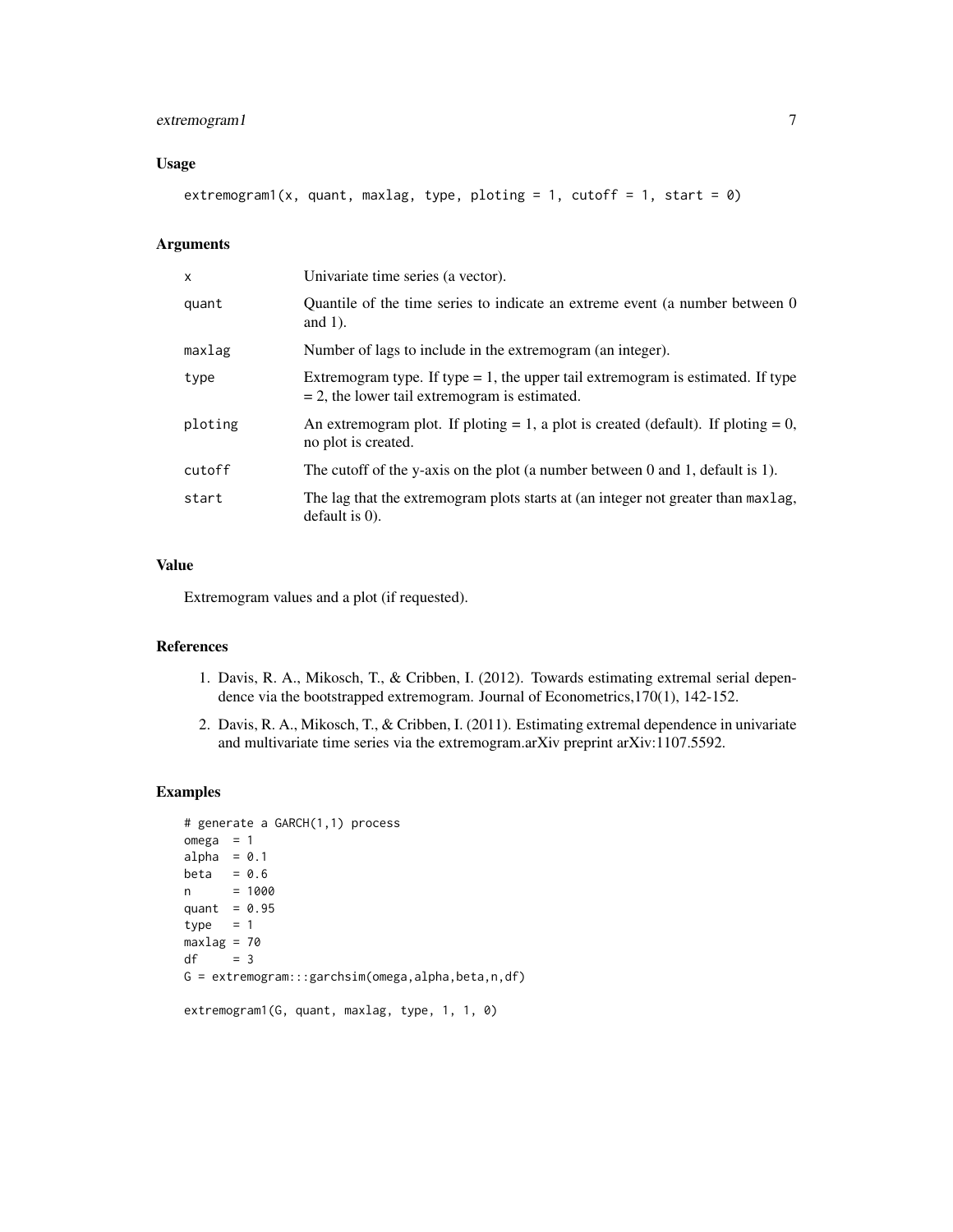<span id="page-7-1"></span><span id="page-7-0"></span>

#### Description

The function estimates the sample cross extremogram and creates an extremogram plot.

#### Usage

```
extremogram2(a, quant1, quant2, maxlag, type, ploting = 1, cutoff = 1,
  start = 0)
```
#### Arguments

| a       | Bivariate time series (n by 2 matrix).                                                                                                                                                                                                                                                                                                                                                                                                                                                                                                  |
|---------|-----------------------------------------------------------------------------------------------------------------------------------------------------------------------------------------------------------------------------------------------------------------------------------------------------------------------------------------------------------------------------------------------------------------------------------------------------------------------------------------------------------------------------------------|
| quant1  | Quantile of the first time series to indicate an extreme event (a number between<br>$0$ and 1).                                                                                                                                                                                                                                                                                                                                                                                                                                         |
| quant2  | Quantile of the second time series to indicate an extreme event (a number be-<br>tween $0$ and $1$ ).                                                                                                                                                                                                                                                                                                                                                                                                                                   |
| maxlag  | Number of lags to include in the extremogram (an integer).                                                                                                                                                                                                                                                                                                                                                                                                                                                                              |
| type    | If type=1, the upper tail extremogram is estimated - $P(Y>y, X \gt x)$ . If type=2, the<br>lower tail extremogram is estimated - $P(Y \leq y, X \leq x)$ . If type=3, the extremogram<br>is estimated for a lower tail extreme value in the first time series and an upper<br>tail extreme value in the second time series - $P(Y>y, X\le x)$ . If type=4, the ex-<br>tremogram is estimated for a lower tail extreme value in the second time series<br>and an upper tail extreme value in the first time series - $P(Y < y, X > x)$ . |
| ploting | An extremogram plot. If ploting $= 1$ , a plot is created (default). If ploting $= 0$ ,<br>no plot is created.                                                                                                                                                                                                                                                                                                                                                                                                                          |
| cutoff  | The cutoff of the y-axis on the plot (a number between $0$ and $1$ , default is $1$ ).                                                                                                                                                                                                                                                                                                                                                                                                                                                  |
| start   | The lag that the extremogram plots starts at (an integer not greater than maxlag,<br>default is $0$ ).                                                                                                                                                                                                                                                                                                                                                                                                                                  |

#### Value

Cross extremogram values and a plot (if requested).

#### References

- 1. Davis, R. A., Mikosch, T., & Cribben, I. (2012). Towards estimating extremal serial dependence via the bootstrapped extremogram. Journal of Econometrics,170(1), 142-152.
- 2. Davis, R. A., Mikosch, T., & Cribben, I. (2011). Estimating extremal dependence in univariate and multivariate time series via the extremogram.arXiv preprint arXiv:1107.5592.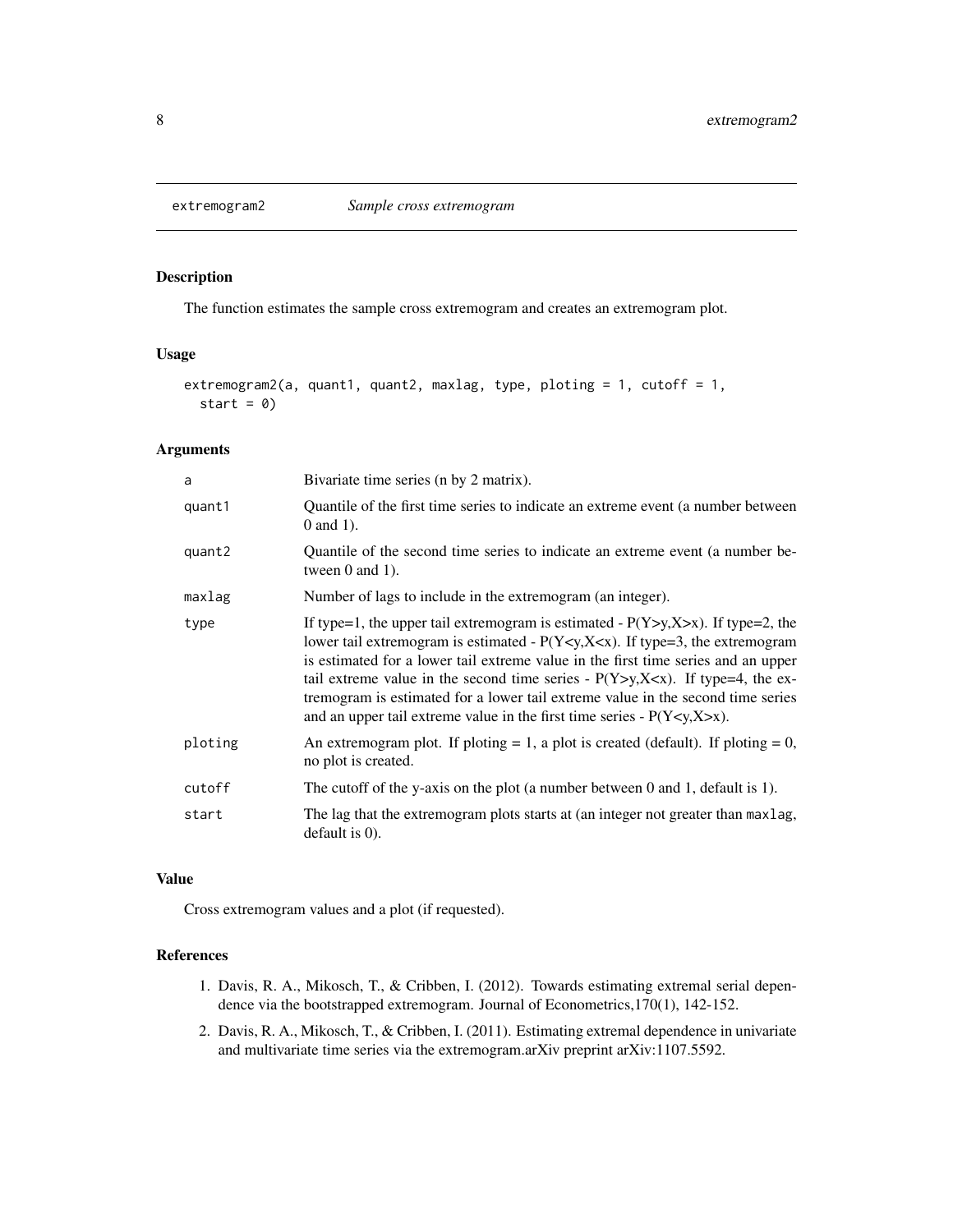## <span id="page-8-0"></span>extremogramr 9

#### Examples

```
# generate a GARCH(1,1) process
omega = 1alpha1 = 0.1beta1 = 0.6alpha2 = 0.11beta2 = 0.78n = 1000
quant = 0.95type = 1maxlag = 70
df = 3G1 = extremogram:::garchsim(omega,alpha1,beta1,n,df)
G2 = extremogram:::garchsim(omega,alpha2,beta2,n,df)
data = child(G1, G2)extremogram2(data, quant, quant, maxlag, type, 1, 1, 0)
```
<span id="page-8-1"></span>extremogramr *Sample return time extremogram*

### Description

The function estimates the sample return time extremogram and creates an extremogram plot.

#### Usage

```
extremogramr(x, type, maxlag, uplevel = 1, lowlevel = 0, histogram = 1,
 cutoff = 1)
```
#### Arguments

| X         | Univariate time series (a vector).                                                                                                                                                                          |
|-----------|-------------------------------------------------------------------------------------------------------------------------------------------------------------------------------------------------------------|
| type      | Extremogram type. If type $= 1$ , the upper tail extremogram is estimated. If type<br>$=$ 2, the lower tail extremogram is estimated. If type $=$ 3, both upper and lower<br>tail extremogram is estimated. |
| maxlag    | Number of lags to include in the extremogram (an integer).                                                                                                                                                  |
| uplevel   | Quantile of the time series to indicate a upper tail extreme event (a number<br>between 0 and 1, default is 1).                                                                                             |
| lowlevel  | Quantile of the time series to indicate a lower tail extreme event (a number<br>between $0$ and $1$ , default is $0$ ).                                                                                     |
| histogram | An extremogram plot. If histogram $= 1$ , a plot is created (default). If histogram<br>$= 0$ , no plot is created.                                                                                          |
| cutoff    | The cutoff of the y-axis on the plot (a number between 0 and 1, default is 1).                                                                                                                              |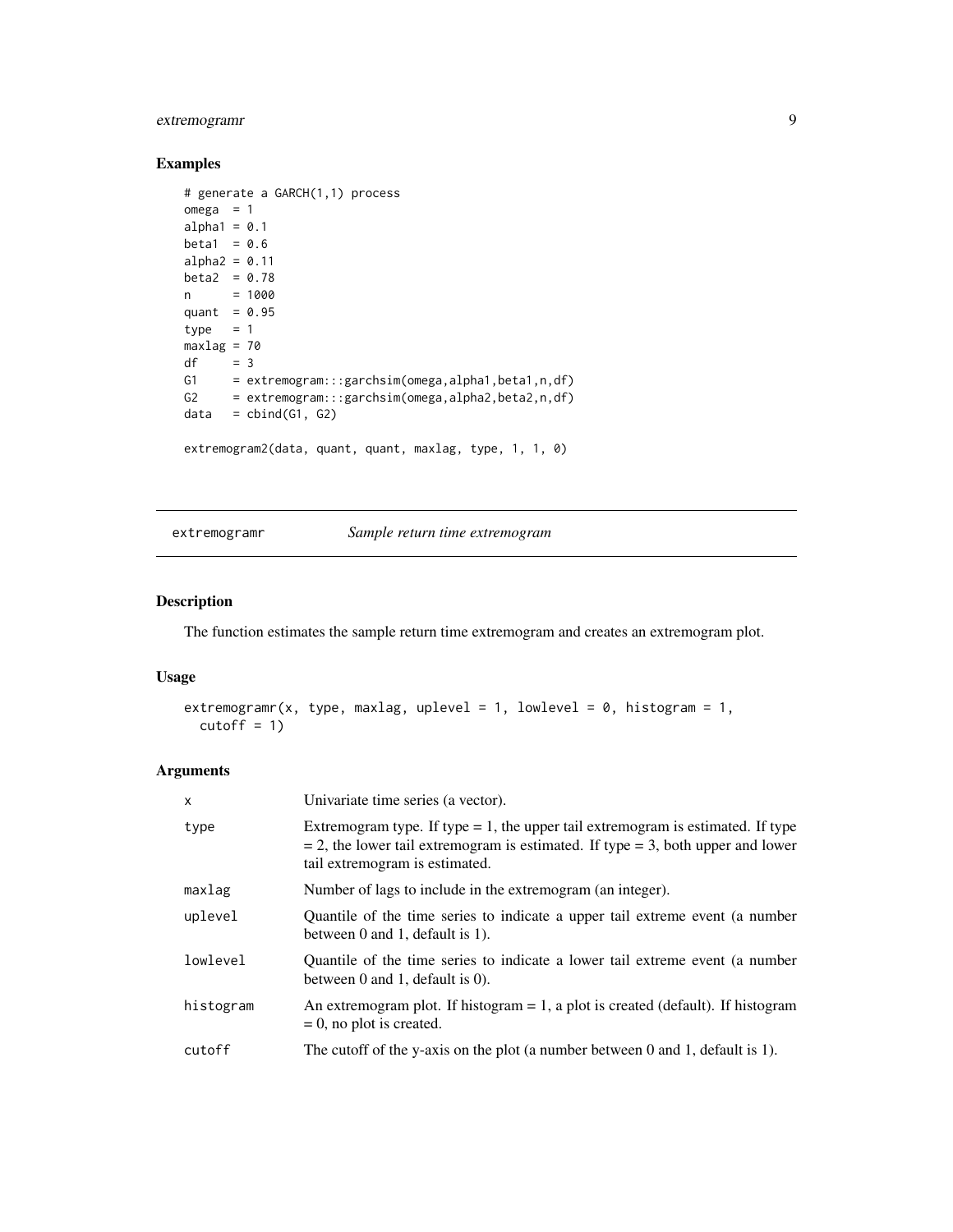#### <span id="page-9-0"></span>Value

Extremogram values, return time for extreme events, mean return time and a plot (if requested).

#### References

- 1. Davis, R. A., Mikosch, T., & Cribben, I. (2012). Towards estimating extremal serial dependence via the bootstrapped extremogram. Journal of Econometrics,170(1), 142-152.
- 2. Davis, R. A., Mikosch, T., & Cribben, I. (2011). Estimating extremal dependence in univariate and multivariate time series via the extremogram.arXiv preprint arXiv:1107.5592.

#### Examples

```
# generate a GARCH(1,1) process
omega = 1alpha = 0.1beta = 0.6n = 1000
uplevel = 0.95lowlevel = 0.05type = 3maxlag = 70df = 3G = extremogram:::garchsim(omega,alpha,beta,n,df)
extremogramr(G, type, maxlag, uplevel, lowlevel, 1, 1)
```
<span id="page-9-1"></span>permfn1 *Confidence bands for the sample univariate extremogram*

#### Description

The function estimates empirical confidence bands for the sample univariate extremogram via a permutation procedure under the assumption that the data are independent.

#### Usage

```
permfn1(x, p, m, type, exttype, maxlag, start = 1, alpha = 0.05)
```
#### Arguments

| $\mathsf{x}$ | Univariate time series (a vector).                                                                                                                                                                                                                                                                                               |
|--------------|----------------------------------------------------------------------------------------------------------------------------------------------------------------------------------------------------------------------------------------------------------------------------------------------------------------------------------|
| p            | Quantile of the time series to indicate an extreme event (a number between 0<br>and $1$ ).                                                                                                                                                                                                                                       |
| m            | Number of permutations (an integer).                                                                                                                                                                                                                                                                                             |
| type         | Type of confidence bands. If type=1, it adds all permutations to the sample<br>extremogram plot. If type=2, it adds the alpha $/2$ and $(1-a1pha)/2$ empirical<br>confidence bands for each lag. If type=3, it calculates the lag 1 alpha/2 and<br>(1-alpha)/2 empirical confidence bands lag and uses them for all of the lags. |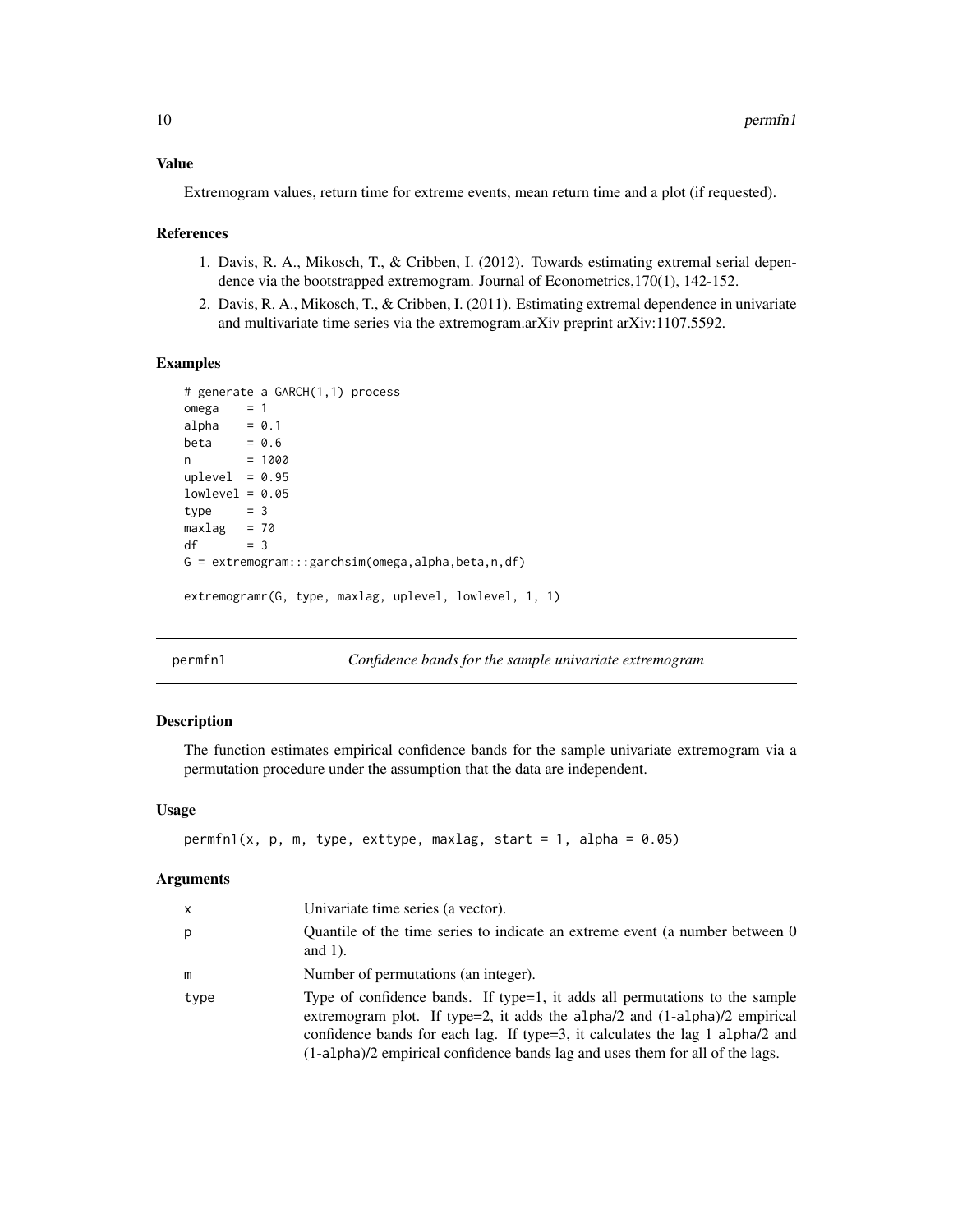#### <span id="page-10-0"></span> $permf2$  11

| exttype | Extremogram type (see extremogram1).                                                                   |
|---------|--------------------------------------------------------------------------------------------------------|
| maxlag  | Number of lags to include in the extremogram (an integer).                                             |
| start   | The lag that the extremogram plots starts at (an integer not greater than maxlag,<br>default is $1$ ). |
| alpha   | Significance level for the confidence bands (a number between 0 and 1, default<br>is $0.05$ ).         |

#### Value

The empirical confidence bands are added to the sample univariate extremogram plot.

#### References

- 1. Davis, R. A., Mikosch, T., & Cribben, I. (2012). Towards estimating extremal serial dependence via the bootstrapped extremogram. Journal of Econometrics,170(1), 142-152.
- 2. Davis, R. A., Mikosch, T., & Cribben, I. (2011). Estimating extremal dependence in univariate and multivariate time series via the extremogram.arXiv preprint arXiv:1107.5592.

#### Examples

```
# generate a GARCH(1,1) process
omega = 1alpha = 0.1beta = 0.6n = 1000
quant = 0.95exttype = 1maxlag = 70df = 3type = 3m = 10G = extremogram:::garchsim(omega,alpha,beta,n,df)
extremogram1(G, quant, maxlag, exttype, 1, 1, 0)
permfn1(G, quant, m, type, exttype, maxlag, 1, 0.05)
```
<span id="page-10-1"></span>permfn2 *Confidence bands for the sample cross extremogram*

#### Description

The function estimates empirical confidence bands for the sample cross extremogram via a permutation procedure under the assumption that the data are independent.

#### Usage

```
permfn2(x, p1, p2, m, type, exttype, maxlag, start = 1, alpha = 0.05)
```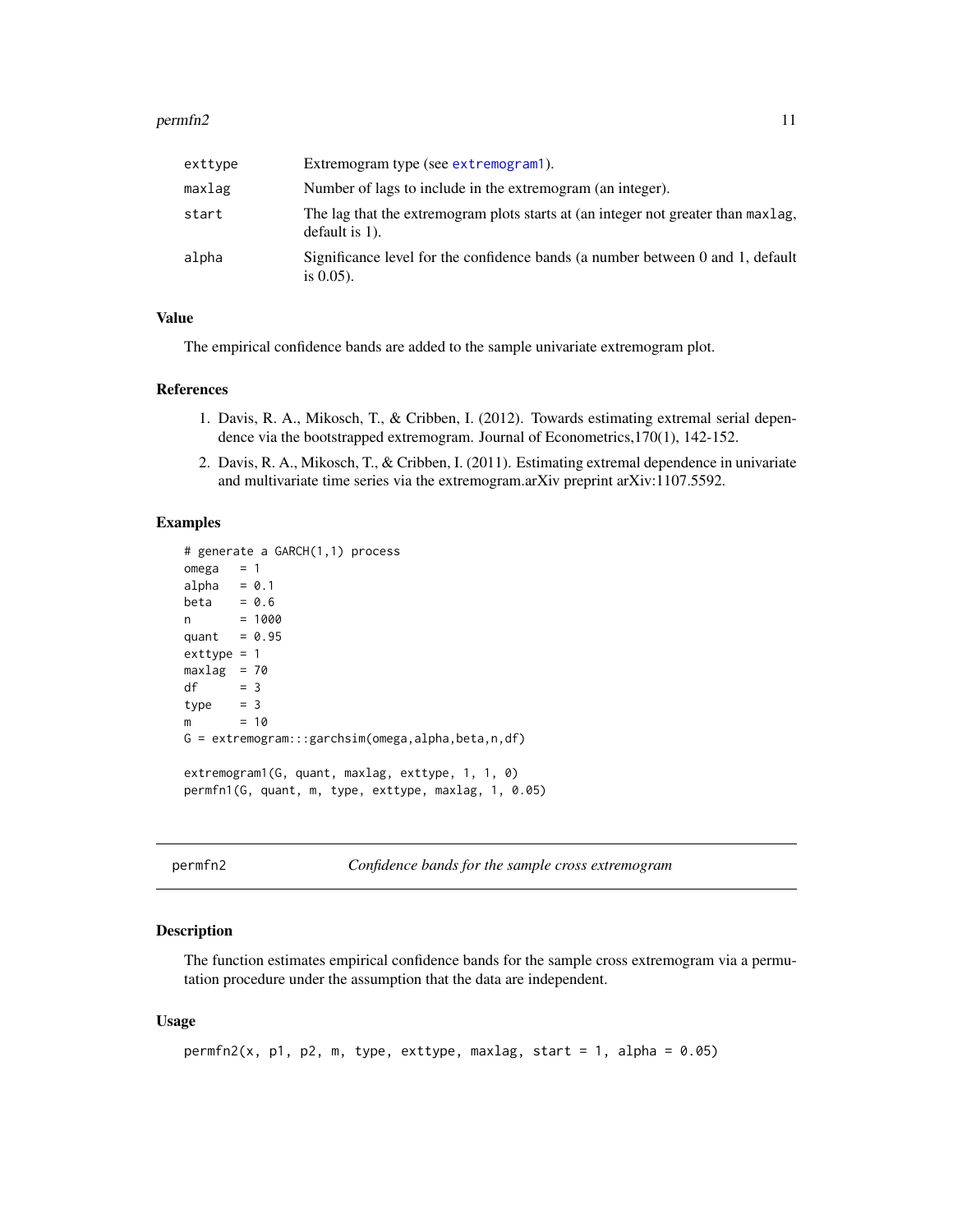#### <span id="page-11-0"></span>Arguments

| X              | Bivariate time series (n by 2 matrix).                                                                                                                                                                                                                                                                                        |
|----------------|-------------------------------------------------------------------------------------------------------------------------------------------------------------------------------------------------------------------------------------------------------------------------------------------------------------------------------|
| p1             | Quantile of the first time series to indicate an extreme event (a number between<br>$0$ and $1$ ).                                                                                                                                                                                                                            |
| p <sub>2</sub> | Quantile of the second time series to indicate an extreme event (a number be-<br>tween $0$ and $1$ ).                                                                                                                                                                                                                         |
| m              | Number of permutations (an integer).                                                                                                                                                                                                                                                                                          |
| type           | Type of confidence bands. If type=1, it adds all permutations to the sample<br>extremogram plot. If type=2, it adds the alpha/2 and $(1-a1pha)/2$ empirical<br>confidence bands for each lag. If type=3, it calculates the lag 1 alpha/2 and<br>(1-alpha)/2 empirical confidence bands lag and uses them for all of the lags. |
| exttype        | Extremogram type (see extremogram2).                                                                                                                                                                                                                                                                                          |
| maxlag         | Number of lags to include in the extremogram (an integer).                                                                                                                                                                                                                                                                    |
| start          | The lag that the extremogram plots starts at (an integer not greater than maxlag,<br>default is $1$ ).                                                                                                                                                                                                                        |
| alpha          | Significance level for the confidence bands (a number between 0 and 1, default<br>is $0.05$ ).                                                                                                                                                                                                                                |

## Value

The empirical confidence bands are added to the sample cross extremogram plot.

#### References

- 1. Davis, R. A., Mikosch, T., & Cribben, I. (2012). Towards estimating extremal serial dependence via the bootstrapped extremogram. Journal of Econometrics,170(1), 142-152.
- 2. Davis, R. A., Mikosch, T., & Cribben, I. (2011). Estimating extremal dependence in univariate and multivariate time series via the extremogram.arXiv preprint arXiv:1107.5592.

## Examples

|                 | # generate a GARCH(1,1) process                               |
|-----------------|---------------------------------------------------------------|
| $omega = 1$     |                                                               |
| alpha1 = $0.1$  |                                                               |
| $beta1 = 0.6$   |                                                               |
| $alpha2 = 0.11$ |                                                               |
| $beta2 = 0.78$  |                                                               |
| n               | $= 1000$                                                      |
| quant = $0.95$  |                                                               |
| $exttype = 1$   |                                                               |
| $maxlag = 70$   |                                                               |
| $= 3$<br>df     |                                                               |
| $type = 3$      |                                                               |
| m               | $= 10$                                                        |
|                 | G1 = extremogram:::garchsim(omega,alpha1,beta1,n,df)          |
|                 | $G2 = extremogram::garchsim(omega,alpha),beta2,beta2, n, df)$ |
| data            | = cbind(G1, G2)                                               |
|                 |                                                               |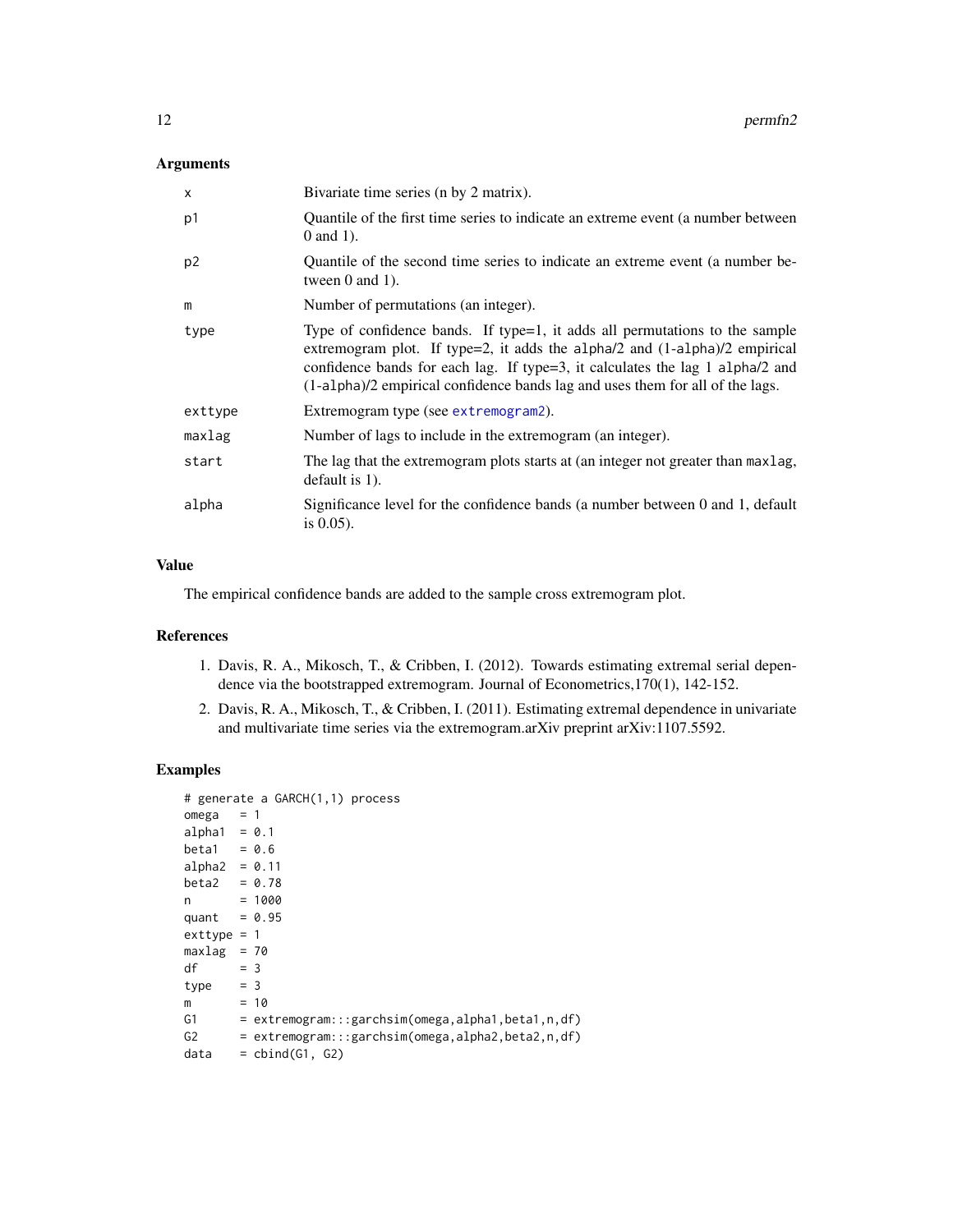#### <span id="page-12-0"></span>permfnr to the contract of the contract of the contract of the contract of the contract of the contract of the contract of the contract of the contract of the contract of the contract of the contract of the contract of the

```
extremogram2(data, quant, quant, maxlag, type, 1, 1, 0)
permfn2(data, quant, quant, m, type, exttype, maxlag, 1, 0.05)
```
<span id="page-12-1"></span>permfnr *Confidence bands for the sample return time extremogram*

#### Description

The function estimates empirical confidence bands for the sample returt time extremogram via a permutation procedure under the assumption that the data are independent.

#### Usage

```
permfnr(x, m, type, exttype, maxlag, uplevel = 1, lowlevel = 0, start = 1,
 alpha = 0.05)
```
#### **Arguments**

| x        | Univariate time series (a vector).                                                                                                                                                                                                                                                                                          |
|----------|-----------------------------------------------------------------------------------------------------------------------------------------------------------------------------------------------------------------------------------------------------------------------------------------------------------------------------|
| m        | Number of permutations (an integer).                                                                                                                                                                                                                                                                                        |
| type     | Type of confidence bands. If type=1, it adds all permutations to the sample<br>extremogram plot. If type=2, it adds the alpha/2 and (1-alpha)/2 empirical<br>confidence bands for each lag. If type=3, it calculates the lag 1 alpha/2 and<br>(1-alpha)/2 empirical confidence bands lag and uses them for all of the lags. |
| exttype  | Extremogram type (see extremogramr).                                                                                                                                                                                                                                                                                        |
| maxlag   | Number of lags to include in the extremogram (an integer).                                                                                                                                                                                                                                                                  |
| uplevel  | Quantile of the time series to indicate a upper tail extreme event (a number<br>between $0$ and $1$ , default is $1$ ).                                                                                                                                                                                                     |
| lowlevel | Quantile of the time series to indicate a lower tail extreme event (a number<br>between $0$ and $1$ , default is $0$ ).                                                                                                                                                                                                     |
| start    | The lag that the extremogram plots starts at (an integer not greater than maxlag,<br>default is $1$ ).                                                                                                                                                                                                                      |
| alpha    | Significance level for the confidence bands (a number between 0 and 1, default<br>is $0.05$ ).                                                                                                                                                                                                                              |

#### References

- 1. Davis, R. A., Mikosch, T., & Cribben, I. (2012). Towards estimating extremal serial dependence via the bootstrapped extremogram. Journal of Econometrics,170(1), 142-152.
- 2. Davis, R. A., Mikosch, T., & Cribben, I. (2011). Estimating extremal dependence in univariate and multivariate time series via the extremogram.arXiv preprint arXiv:1107.5592.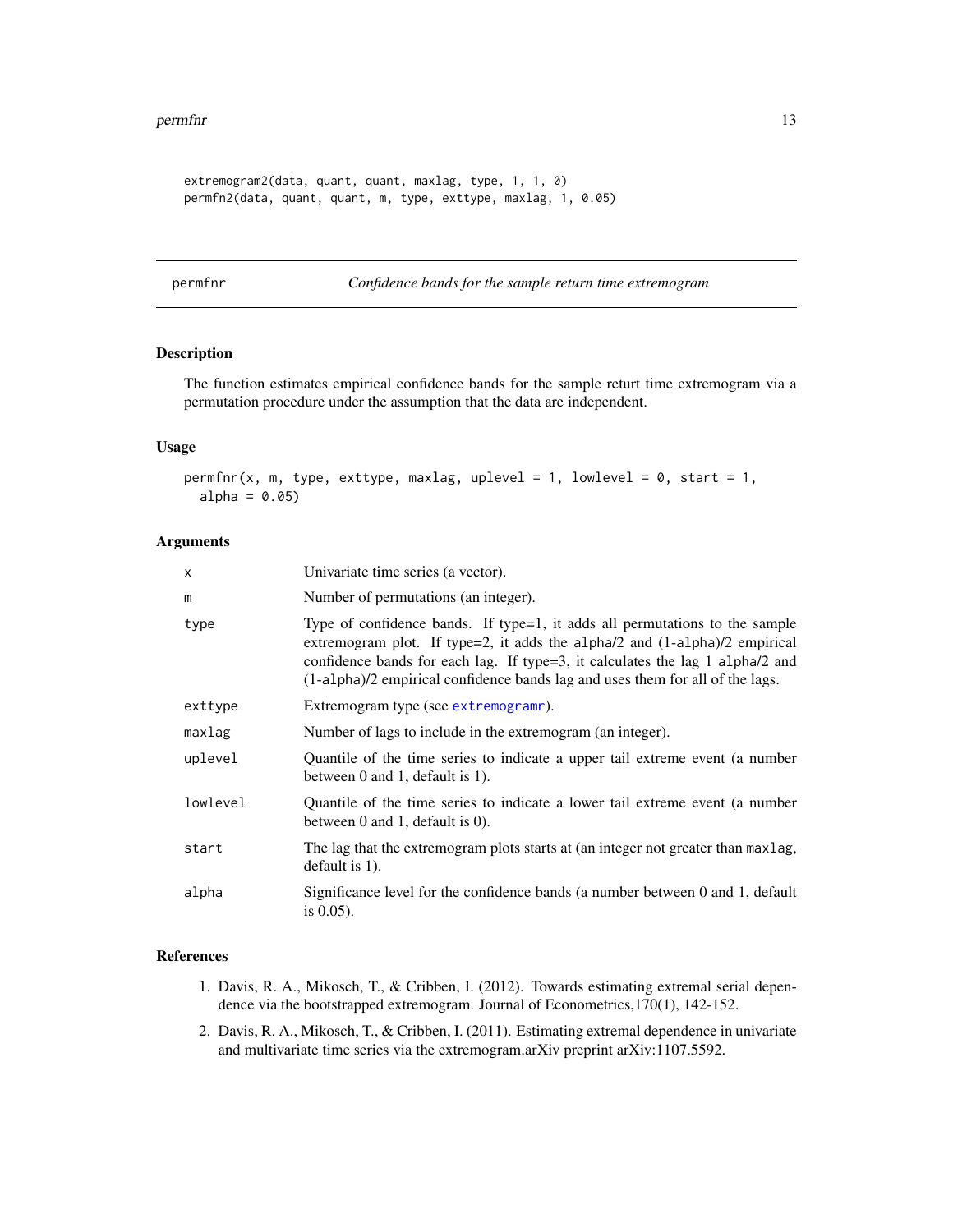14 permfnr

## Examples

```
# generate a GARCH(1,1) process
omega = 1alpha = 0.1beta = 0.6n = 1000uplevel = 0.95lowlevel = 0.05extype = 3maxlag = 70type = 3m = 10
df = 3G = extremogram:::garchsim(omega,alpha,beta,n,df)
```

```
extremogramr(G, type, maxlag, uplevel, lowlevel, 1, 1)
permfnr(G, m, type, exttype, maxlag, uplevel, lowlevel, 1, 0.05)
```